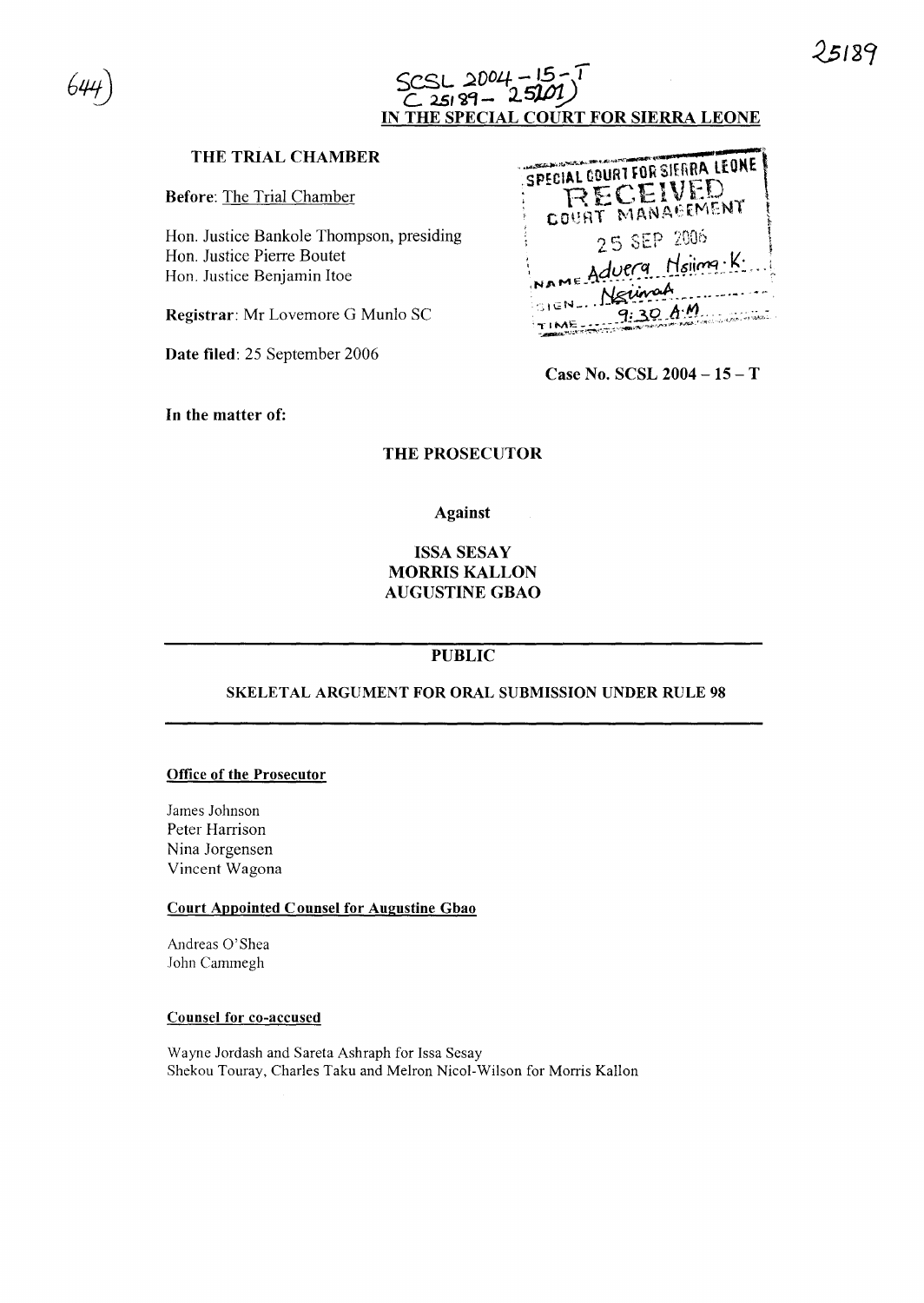### SUBMISSION UNDER RULE 98

#### SKELETAL ARGUMENT

#### A. Appropriate test for the application of Rule 98

- I. Apart from the need to free the accused from the burden of unjustified allegations hanging over his head, the real function and value of Rule 98 of the Rules of Procedure and Evidence is to expedite the proceedings by narrowing the issues on the indictment, so that the defence does not have to waste time and resources answering unfounded charges, thus unnecessarily lengthening the trial and causing undue delay in the finalisation of the matter.
- 2. While the Chamber is not required to analyse the viability of individual sentences or paragraphs of the indictment, the defence is entitled to a finding of no case to answer in relation to specific charges, even if several charges are, by choice of the prosecution, incorporated into one 'count' on the indictment. Thus in the case of *Kordic,* it was found that:

The Prosecution case relates to the participation of the accused in the highest levels of government, and the Defence should prepare its case accordingly. In particular, the Defence will not be expected to call evidence concerning municipalities about which no evidence has been given.<sup>1</sup>

- 3. This Trial Chamber has interpreted Rule 98 as requiring an assessment as to whether there is any evidence *legally capable* of supporting a conviction. [our emphasis]
- 4. On the one hand, this appears to remove any subjective assessment of how this tribunal or any other might finally evaluate the weight of the evidence. Thus, issues of reliability and credibility are in the main left for consideration at the end of the case. The Chamber is not required to carry out an exhaustive analysis of the evidence with a view to assessing whether the prosecution has

*Prosecutor* v *Sesay, Kallon and Gbao,* SCSL-2004-15-T

25190

 $\mathbf{1}$ 

<sup>&</sup>lt;sup>1</sup> Prosecutor v Kordic and Cerkez, Decision on Defence Motions for Judgment of Acquittal, 6 April 2000 (TC)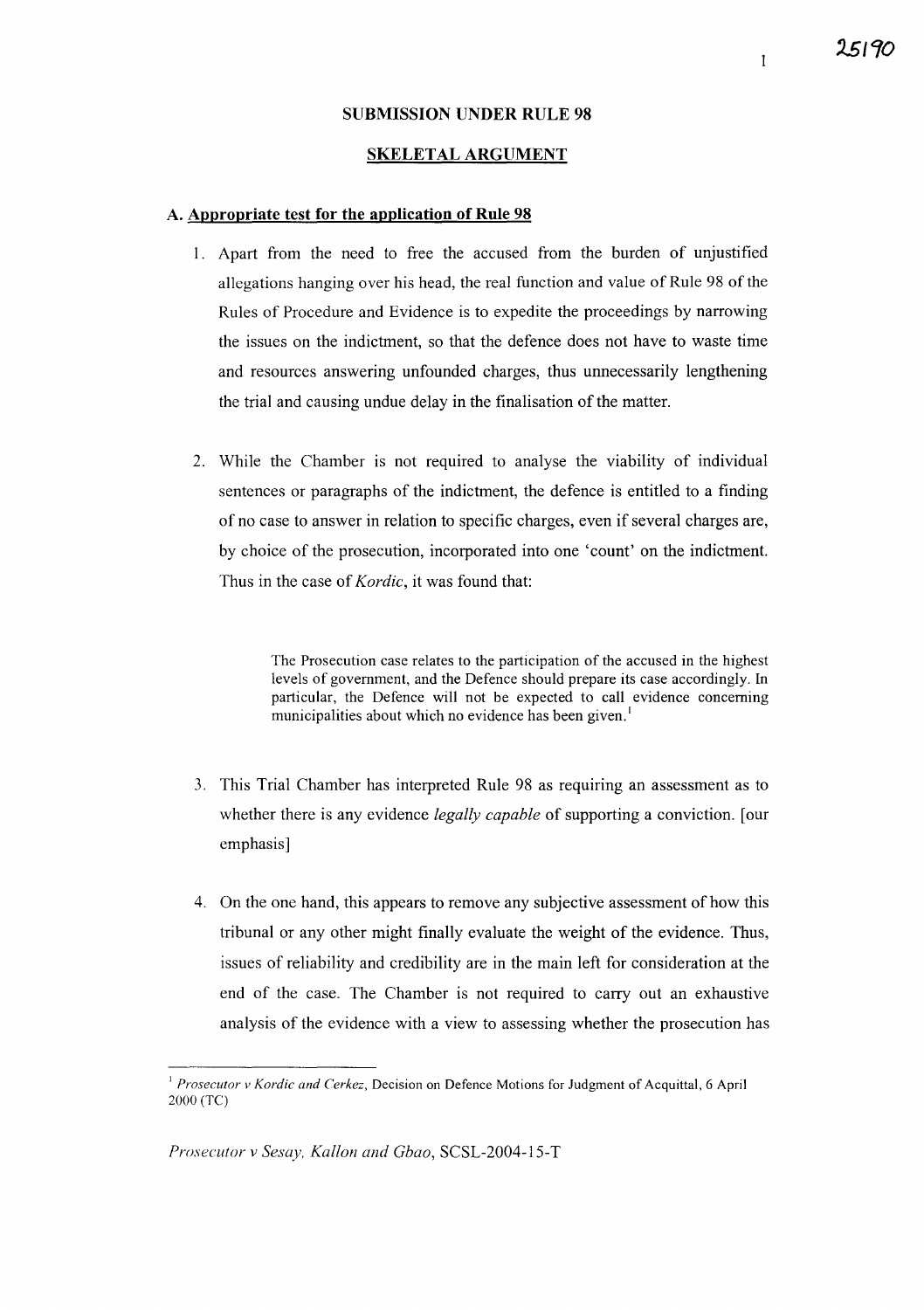reached the appropriate legal standard of proof beyond all reasonable doubt. However, this is essentially no different from the position in other tribunals.

- 5. On the other hand, the test of Rule 98 is more subjective than that under Rule *98bis* in the rules of other comparable tribunals in approaching the analysis as to the current state of the evidence. Instead of directing the Trial Chamber to look forward in time to assess what a reasonable trier of fact might decide, it is directed to confront what the position actually is in terms of capacity to form the basis of a conviction, if one analyses the prosecution evidence now. That is to say, *'is* it the position that there is evidence legally capable of supporting a conviction', and not *'could* a reasonable trier of fact [eventually and in the absence of defence evidence] find that there is evidence supporting a conviction'. However, if there is a difference it is probably slight in its outcome and rather a difference of approach.
- 6. It follows that there must, in the Chamber's assessment, be *some sufficient* evidence which is capable of supporting the necessary *actus reus* and *mens rea* of a crime charged.
- 7. While any subjective analysis of the weight of evidence is removed from the scope of any application of Rule 98, an objective analysis remains to a degree. This must be so because as a matter of law evidence must reach a minimum threshold of weight to be capable of supporting a conviction. To suggest otherwise would make a mockery of the judicial process because it would entail the notion that a court will entertain defence evidence extending a trial on charges the evidence supporting which is so thoroughly unreliable and incredible that everyone in the courtroom knows that the defence reposting evidence is complete waste of time. Thus, in *Kordic* it was held that the Chamber's function was to rule on 'whether the prosecution has put forward a case sufficient to warrant the defence being called upon to answer it.<sup> $2$ </sup> This Chamber has stated that the question is whether on the totality of the evidence

<sup>&</sup>lt;sup>2</sup> Prosecutor v Kordic, Decision on Defence Motions for Judgment of Acquittal, 6 April 2000, TC, par I I; approved by this Chamber *Prosecutor v Norman, Fofana and Kondewa,* Decision on Motions for Judgment of Acquittal Pursuant to Rule 98, 21 October 2005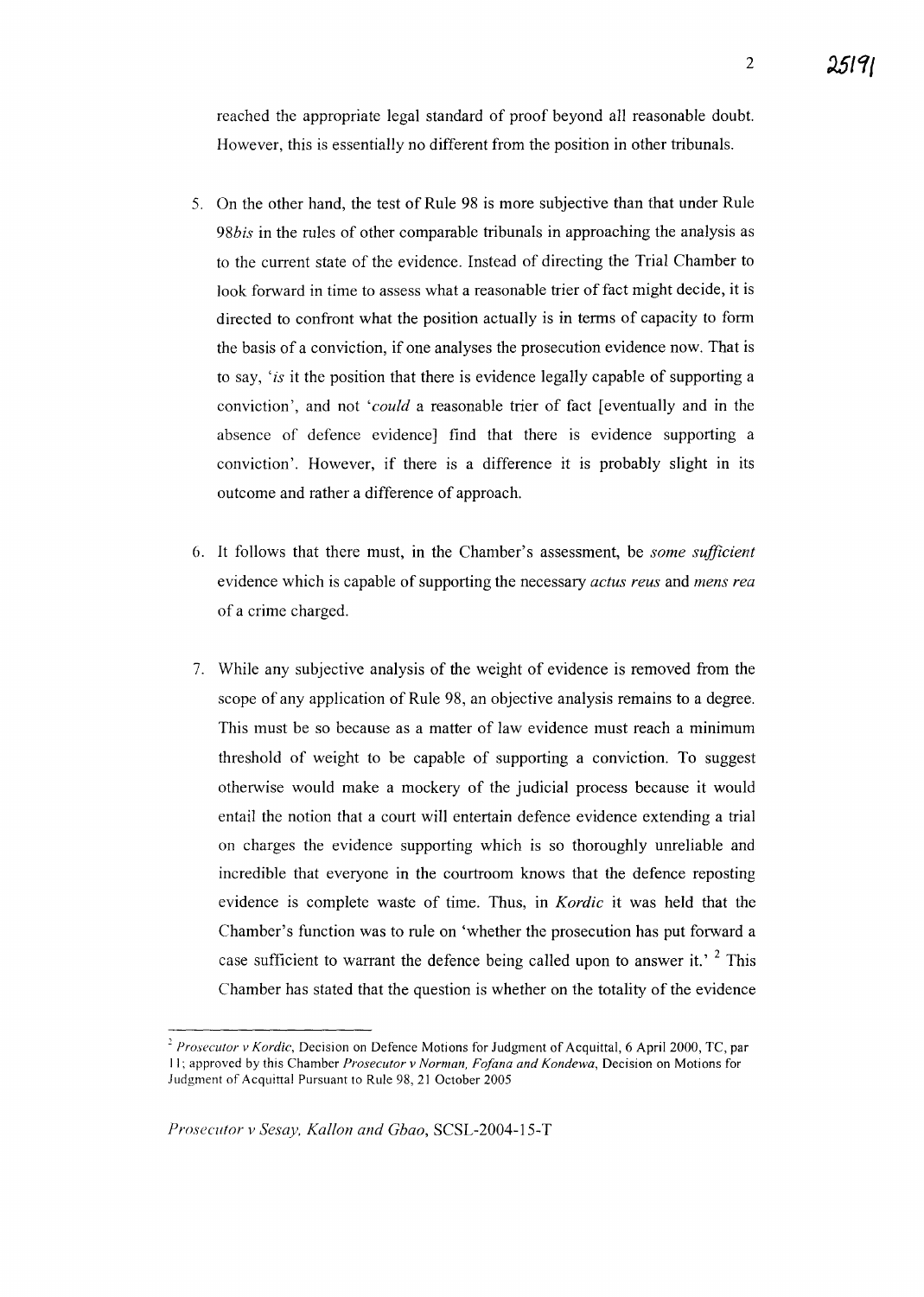- 8. The only purpose of such an exercise could be to open the possibility of bolstering the otherwise useless prosecution evidence. This goes against the spirit of the notion of burden of proof. In this sense the Trial Chamber is placed in a similar position to an Appeals Chamber in assessing whether the elements for the minimum evidential requirements have been satisfied to sustain the reasonableness of [in this case] a potential conviction.
- 9. This Chamber has referred with approval to the statement in Milosevic to the effect that: 'Where there is some evidence, but it is such that, taken at its highest, a Trial Chamber could not convict on it, the Motion is to be allowed.<sup> $4$ </sup>
- 10. Accordingly, in the final analysis there is little discemable difference between the treatment of Rule 98 in this Tribunal and the treatment of Rule *98bis* of the Rules of other tribunals. If this turns out to be the position through the application of the principles to concrete cases, this will properly reflect the wisdom to adhering to a position which has in reality been developed in common law traditions through centuries of experience.
- 11. Where there is sufficient evidence potentially to sustain a conviction linking an accused through a fonn of liability other than direct participation in the crime, then the appreciation of that fonn of liability involves an assessment of the weight of the evidence which is best left for the end of the case.<sup>5</sup> However, legally capable, according to its ordinary meaning, does entail, where necessary, an appreciation of whether the necessary legal elements of liability are potentially satisfied by at least sufficient evidence to sustain a conviction. This holds good whether one is referring to the basic elements of a crime or

<sup>&</sup>lt;sup>3</sup> See *Prosecutor v Norman, Fofana and Kondewa*, Decision on Motions for Judgment of Acquittal Pursuant to Rule 98, 21 October 2005, par 45, SCSL-04-14-*T-473.*

<sup>4</sup> *Prosecutor v Milosevic,* Decision on Motion for Judgment of Acquittal, 16 June 2004 *(TC),* par 13  $(1)-(2)$ .

<sup>,</sup> See *Prosecutor v Norman, Foj'ana and Kondewa,* note I *supra*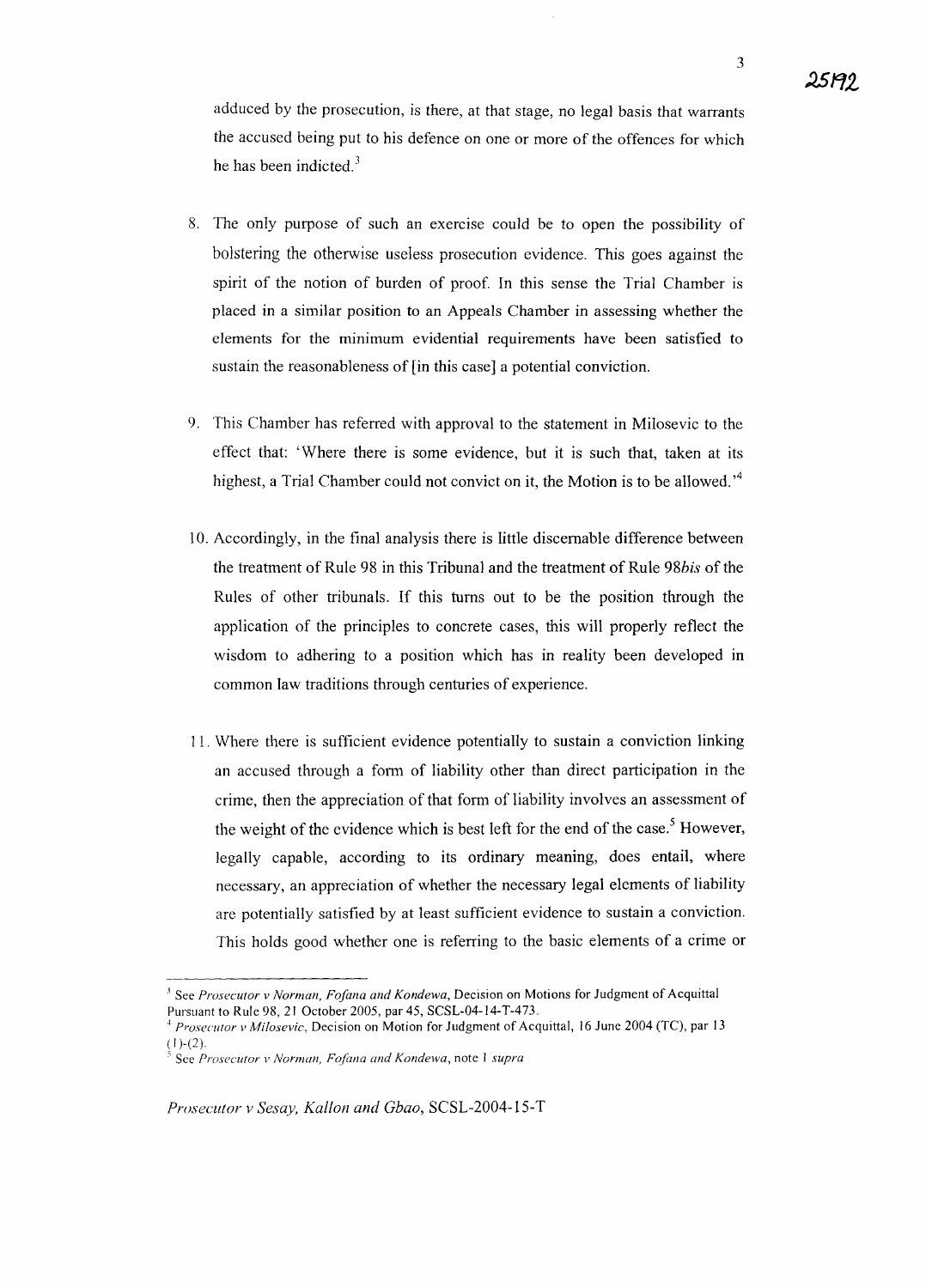the legally possible ways in which that crime is committed (forms of liability). Thus, the Chamber is not exempted from addressing whether there is sufficient evidence to support forms of liability other than direct participation, for the purposes of assessing whether there is a case to answer.<sup>6</sup>

#### B. Unlawful killings

#### Count 3: Extermination as a crime against humanity

- 12. The prosecution have failed to produce prima facie evidence of a mass killing of a civilian population<sup>7</sup> - that is the killing of a substantial or significant part of a population as required for the purposes of the crime of extermination. This holds for each and every geographical location mentioned in paragraphs 46 to 53 of the Indictment.
- 13. How many victims amounts to a mass killing?: "A Numerically significant number". P. v. *Krstic* Trial Chamber at para. 502. "In accordance with the principle that where there is a plausible difference of interpretation or application, the position which most favours the accused should be adopted, the Chamber determines that, for the purpose of this case, the definition should be read as meaning the destruction of a numerically significant part of the population concerned"
- 14. What amounts to Mass Killing?: "For a single killing to form part of an extermination, the killings must actually form part of a mass killing event. An "event" exists when the (mass) killings have close proximity in time and place."<sup>8</sup>
- 15. How many victims amounts to a mass killing?: "A Numerically significant number". "In accordance with the principle that where there is a plausible

<sup>(.</sup> See *Prosecutor v Kvocka et ai,* Decision on Defence Motions for Acquittal, 15 December 2000 *(TC), Prosecutor v Sikirica,* Judgment on Defence Motion to Acquit, 3 September 2001 *(TC),* par 105

<sup>&</sup>lt;sup>7</sup> ICC Elements of Crimes, Article  $(1)(A)$ 

*Prosecutor v Kayishema* & *Ruzindana,* Judgment, 21 May 1999 (TC), par 147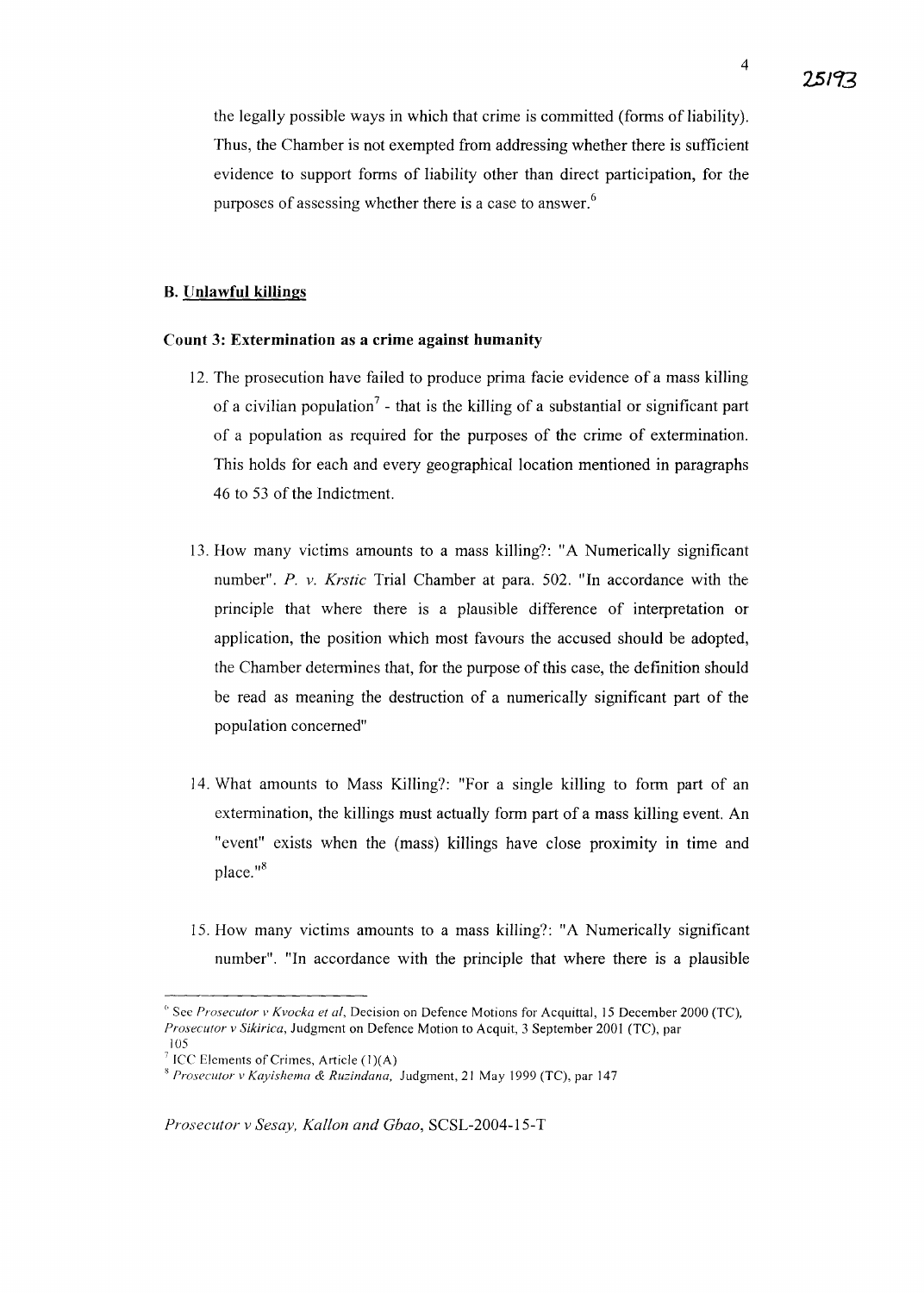5

difference of interpretation or application, the position which most favours the accused should be adopted, the Chamber determines that, for the purpose of this case, the definition should be read as meaning the destruction of a numerically significant part of the population concerned"<sup>9</sup>

16. The population concerned forming the basis of comparison must belong to a geographical area $10$ 

# **Count 4: Murder as a crime against humanity Count 5: Murder as a violation of common article 3**

17. The prosecution have failed to produce prima facie evidence that Augustine Gbao planned, instigated, ordered or committed (pursuant to paragraph 38 of the Indictment) murder as a crime against humanity or a war crime in any of the following locations:

Bo District<sup>11</sup>

Kenema District<sup>12</sup>

Kono District $13$ 

Koinadugu District<sup>14</sup>

Bombali District<sup>15</sup>

Freetown and the Western Area<sup>16</sup>

Port Loko District<sup>17</sup>

November 05, 8 - 1 December 05, 33); TF1-044 (7 December 05, 61 - 8 December 05, 31)

<sup>&</sup>lt;, *Prosecutor v. Krstic,* Decision on Defence Motion to Acquit, par 502

<sup>10</sup> *Prosecutor v Sirikica et aI,* Decision on Defence Motion to Acquit, par 68

 $11$  Evidence of killing in Bo with no connection to Gbao made in entire testimony: TF1-054 (30)

 $12$  Evidence of killing in Kenema with no connection to Gbao made in entire testimony: TF1-035 (5) July 05,77-6 July 05,52); TFI-I22 (7 July 05,52-96)

 $\frac{1}{2}$  Evidence of killing in Kono with no connection to Gbao made in entire testomony: TF1-077 (20 July 04, 76 - 21 July 04, 83); TFl-217 (22 July 04); TFI-192 (I February 05,2-76); TFI-218 (I February OS, 78-93); TF I-OJ 2 (2 February 05); TFI-263 (6 April OS, 5 - II April OS, 32)

<sup>&</sup>lt;sup>14</sup> Evidence of killing in Koinadugu with no connection to Gbao made in entire testomony: TF1-214 (February 98); TFI-197 (21 October 04,52 - 22 October 04,19); TFI-329 (2 August 05,2-60)

 $15$  Evidence of killing in Bombali with no connection to Gbao made in entire testomony: TF1-096 (13  $July(04)$ 

<sup>&</sup>lt;sup>16</sup> Evidence of killing in Freetown with no connection to Gbao made in entire testomony: TF1-021; TFl-33 I; TFI-235; TFI-029 (28 November 05,6-32); TFI-IO I (28 November OS, 33-61); TFI-022 (29 November OS, 21-70)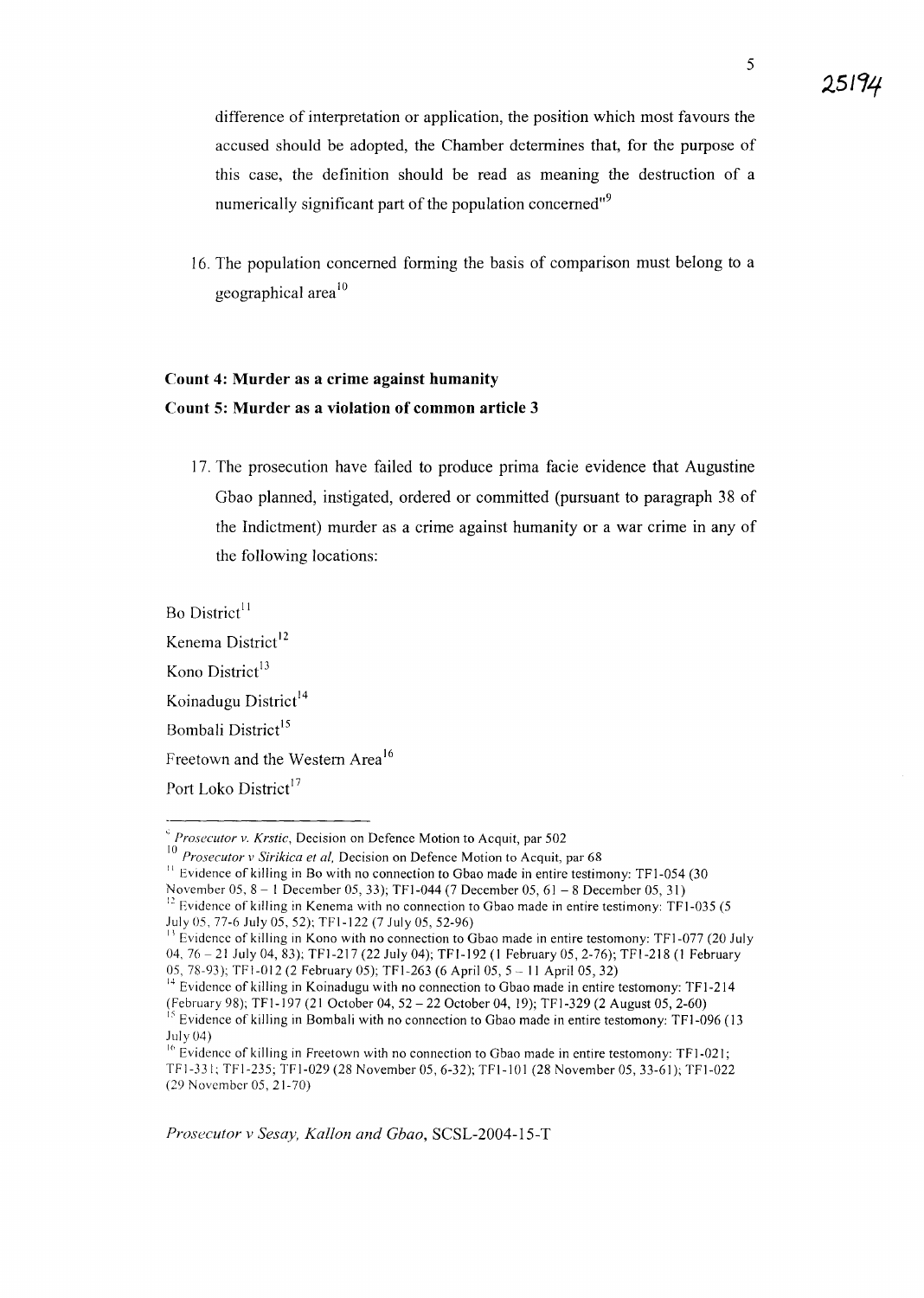**25/95**

- 18. In the testimony all of the witnesses dealing with killings there is absolutely no evidence anywhere in the transcripts which can support a finding of the requisite *mens rea* for murder on the part of Gbao, neither premeditation nor intention to kill. <sup>18</sup>
- 19. Neither his membership of the RUF, nor his position within that organisation can in themselves provide sufficient evidence to sustain a conviction.
- 20. Further, there is not even a basis for establishing the *actus reus* for murder on the part of Gbao as no evidence goes towards establishing that the death of the victims resulted from the act of Gbao or any other person under his control.
- 21. Further, there is absolutely no evidence of Gbao having effective control of the perpetrators of crimes in these geographical areas, knowledge that these crimes were committed or that he failed to take reasonable steps in instances where he did know.
- 22. Neither his membership of the RUF, nor his position within that organisation can in themselves, even potentially, provide sufficient evidence to sustain a conviction.

#### C. **Sexual violence**

#### **Count 6: Rape, a crime against humanity**

23. The prosecution have failed to produce prima facie evidence that Augustine Gbao planned, instigated, ordered or committed (pursuant to paragraph 38 of the Indictment) rape as a crime against humanity in any of the following locations, throughout the testimony of the relevant witnesses:

*Prosecutor* v *Sesay, Kallon and Gbao,* SCSL-2004-15-T

 $17$  Evidence of killing in Port Loko with no connection to Gbao made in entire testomony: TF1-253 (28) July 04)

<sup>&</sup>lt;sup>3</sup> *Kayishema & Ruzindana, Judgment of 21 May 1999, par 140*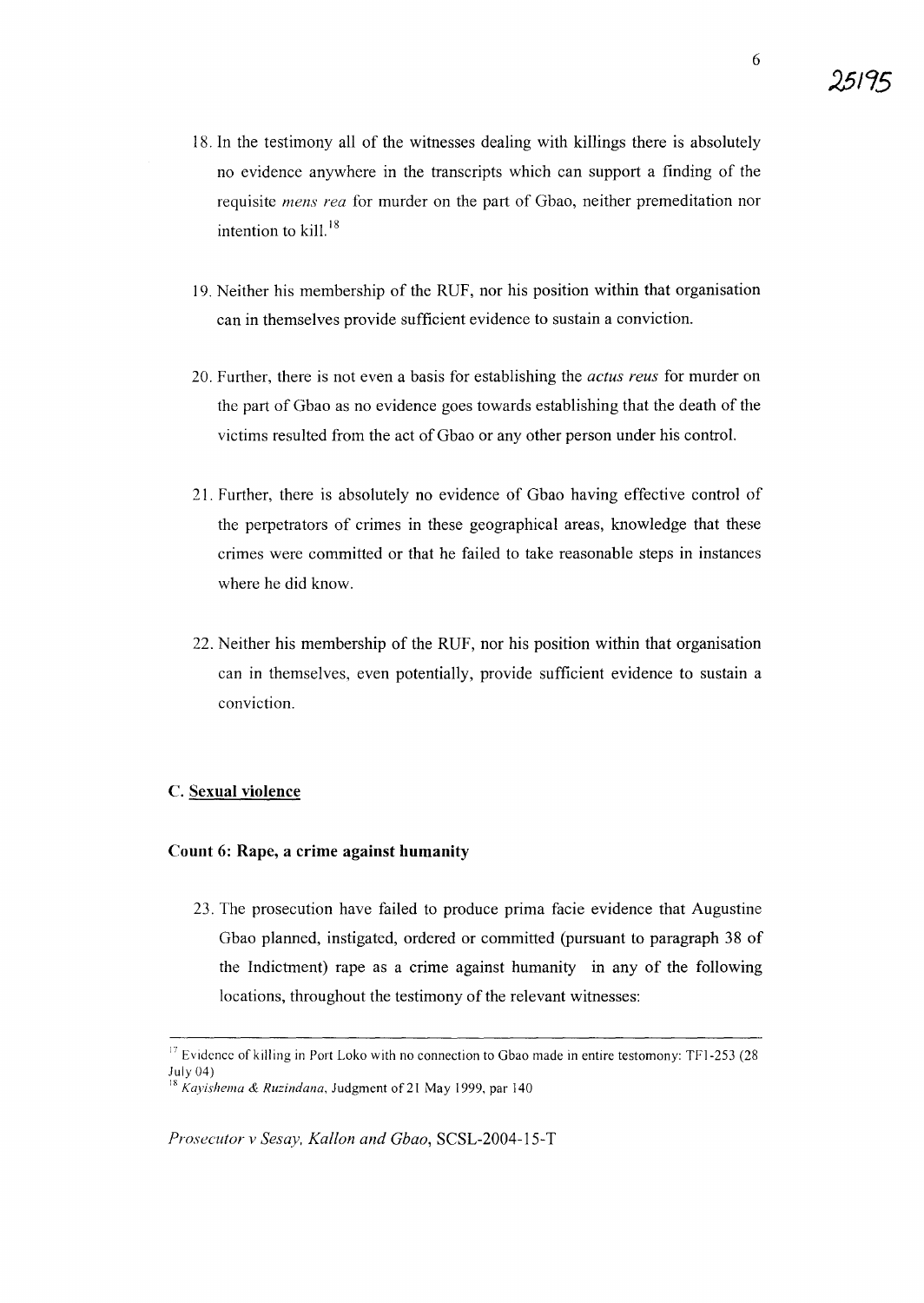Kono District<sup>19</sup> Koinadugu District $^{20}$ Freetown and the Western Area<sup>21</sup> Port Loko District

> 24. Such evidence as there is in relation to rape in these locations is at best sporadic, uncontrolled, and devoid of any organised direction, in addition to being totally unconnected to Augustine Gbao in terms of his actions, mental state and location, throughout the testimony of those witnesses relevant to rape.

### **Count 7: Sexual slavery and any other form of sexual violence as crimes against humanity**

25. The prosecution have failed to produce prima facie evidence that Augustine Gbao planned, instigated, ordered or committed (pursuant to paragraph 38 of the Indictment) sexual slavery or any other form of sexual violence as a crime against humanity in any of the following locations:

Kono District Koinadugu District<sup>22</sup> Freetown and the Western Area Port Loko District

> 26. Such evidence as there is in relation to sexual slavery or any other fonn of sexual violence in these locations is at best sporadic, uncontrolled, and devoid of any organised direction, in addition to being totally unconnected to Augustine Gbao in terms of his actions, mental state and location.

*Prosecutor v Sesay, Kallon and Gbao,* SCSL-2004-15-T

**1.5/16**

7

<sup>&</sup>lt;sup>19</sup> TF1-217 (22 July 04); TF1-015 (27 January 05, 82 - 31 January 05, 9); TF1-195 (1 February 05);

TFl-192 (I February OS, 2-76); TFI-218 (1 February OS, 78-93)

<sup>&</sup>lt;sup>20</sup> TF1-212 (8 July 05, 95-118); TF1-329 (2 August 05, 2-60); TF1-213 (2 March 06, 2 - 2 March 06,

<sup>33)</sup>

 $^{21}$  TF1-029 (28 November 05, 6-32)

<sup>&</sup>lt;sup>22</sup> TF1-213 (2 March 06, 2 – 2 March 06, 33, esp. at 25)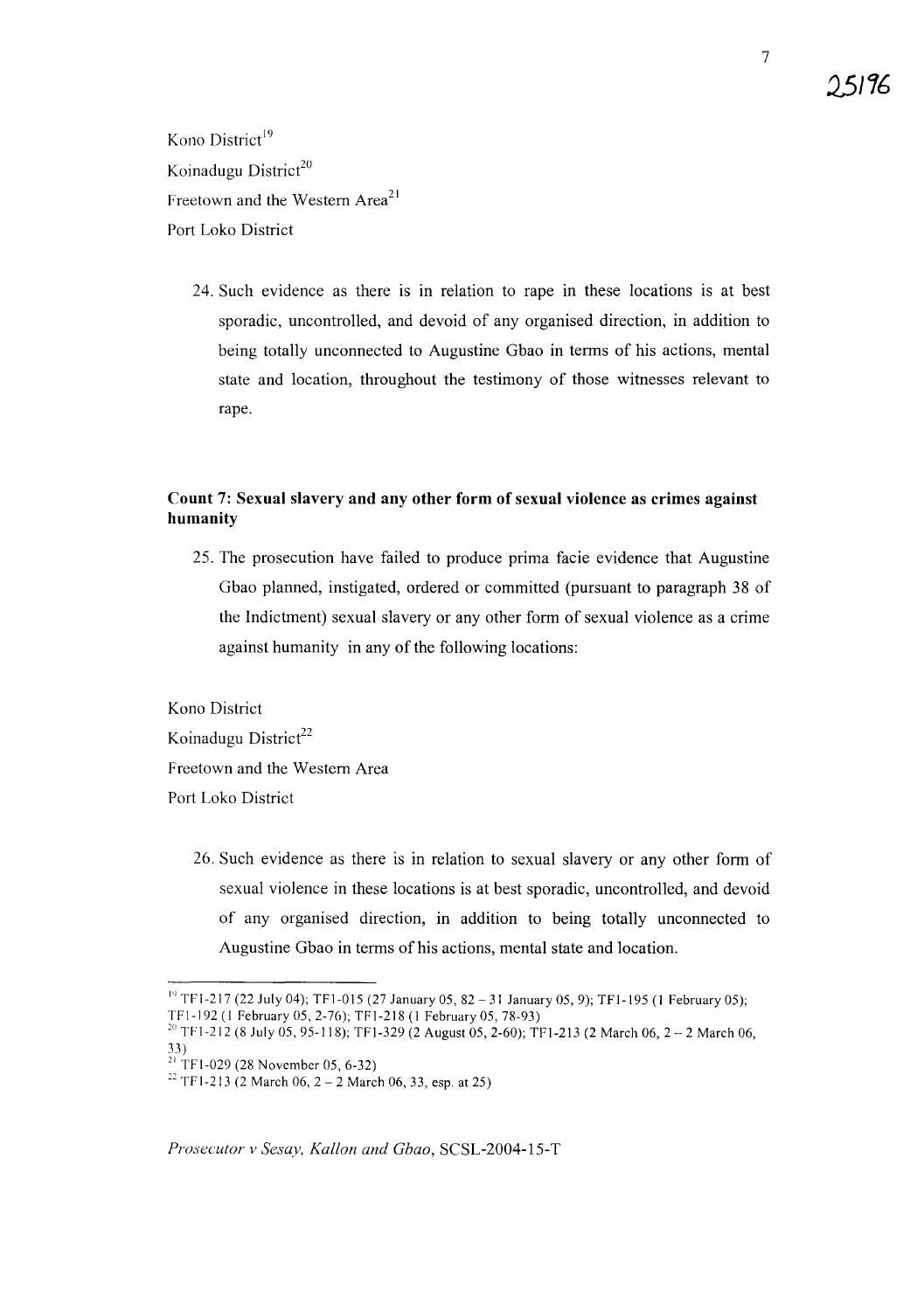#### **Count 8: Other inhumane act, as a crime against humanity**

27. The prosecution have failed to produce prima facie evidence that Augustine Gbao planned, instigated, ordered or committed (pursuant to paragraph 38 of the Indictment) any other inhumane as a as a category of sexual violence and as a crime against humanity in any of the following locations:

Kono District Koinadugu District Freetown and the Western Area Port Loko District

# **Count 9: Outrages upon personal dignity, a violation of Article 3 common to the Geneva Conventions and of Additional Protocol II**

28. The prosecution have failed to produce prima facie evidence that Augustine Gbao planned, instigated, ordered or committed (pursuant to paragraph 38 of the Indictment) outrages upon personal dignity, as a category of sexual violence and a violation of Article 3 common to the Geneva Conventions and of Additional Protocol II in any of the following locations:

Kono District Koinadugu District Freetown and the Western Area Port Loko District

#### **Forced marriage**

29. There is no crime separate crime of forced marriage under customary international law. It simply does not exist. In terms of the way in which the prosecution expert defines the concept it cannot be an inhumane act in the form of sexual violence, sexual slavery or other form of violence, an outrage upon personal dignity as a war crime and as a category of sexual violence.

*Prosecutor v Sesay, Kallon and Gbao,* SCSL-2004-15-T

95197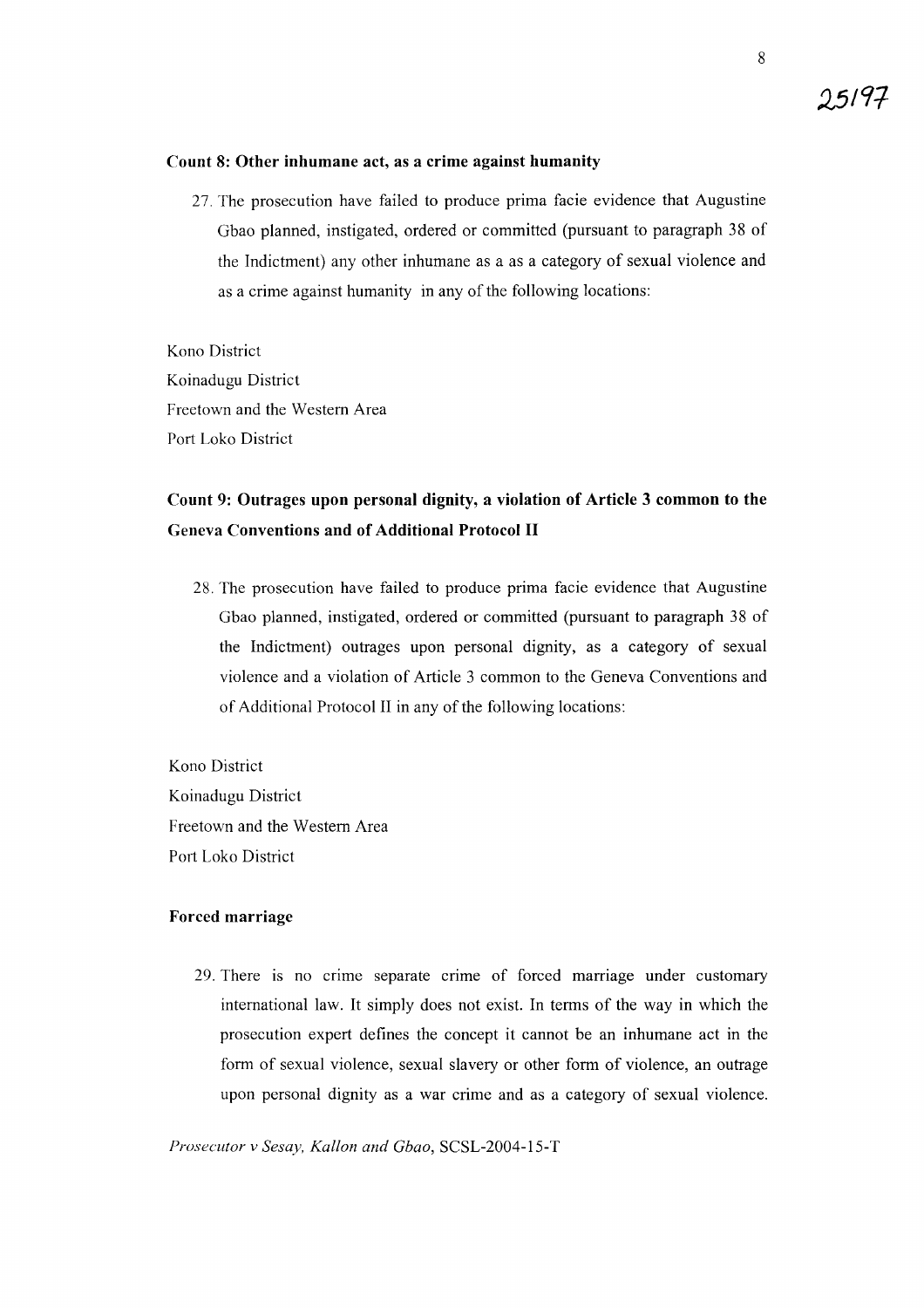9

Whether sexual violence and mistreatment of a woman falls into the category inhumane act, sexual slavery, other forms of sexual violence is a question of fact in association with the elements of each crime. Forced marriage as a concept adds nothing to the legal evaluation of the guilt or innocence of the accused should therefore be the subject of a finding of no case to answer.

#### **D. Physical violence: mutilation**

## **Count 10: Violence to life, health and physical or mental well-being of persons, in particular mutilation**

30. The prosecution have failed to produce prima facie evidence that Augustine Gbao planned, instigated, ordered or committed (pursuant to paragraph 38 of the Indictment) violence to life, health and physical or mental well-being of persons in the form of mutilation as a crime against humanity in any of the following locations, and throughout the testimony of those witnesses relevant to this charge:

Kono District $2<sup>3</sup>$ Kenema District Koinadugu District $^{24}$ Bombali District<sup>25</sup> Freetown and the Western Area<sup>26</sup> Port Loko District<sup>27</sup>

*Prosecutor* v *Sesay, Kallon and Gbao,* SCSL-2004-l5-T

 $23$  Evidence of mutilation in Kono with no connection to Gbao made in entire testomony: TF1-074 (12) July 04); TF1-064 (19-20 July 04); TFI-077 (20 July 04, 76 21 July 04, 83); TFI-217 (22 July 04); TF1-0 16 (21 October 04, 2-21); TFI-197 (21 October 04, 52 - 22 October 04, 19); TFI-078 (22 Octobcr 04, 35 - 27 October 04, 33); TFI-212 (8 July 05, 95-118)

<sup>&</sup>lt;sup>24</sup> Evidence of mutilation in Koinadugu with no connection to Gbao made in entire testomony: TF1-214 (February 98); TF1-172 (17 May 05, 3-36); 212 (8 July 05, 95-118); TFI-215 (2 August 05, 61- 113); TFl-213 (2 March 06, 2 - 2 March 06, 33)

 $25$  Evidence of mutilation in Bombali with no connection to Gbao made in entire testomony: TF1-096 (13 July 04)

<sup>&</sup>lt;sup>26</sup> Evidence of mutilation in Freetown with no connection to Gbao made in entire testomony: TF1-021; TFI-331 (22 July 04); TFI-305 (27 July 04,51- -60); TFI-235; TFI-272 (5 July 05,6-76); TFI-IOI (28 November 05, 33-61); TF 1-022 (29 November 05,21-70)

*n* EVidence of mutilation in Port Loko with no connection to Gbao made in entire testomony: TFI-253 (28 July 04, 2-31)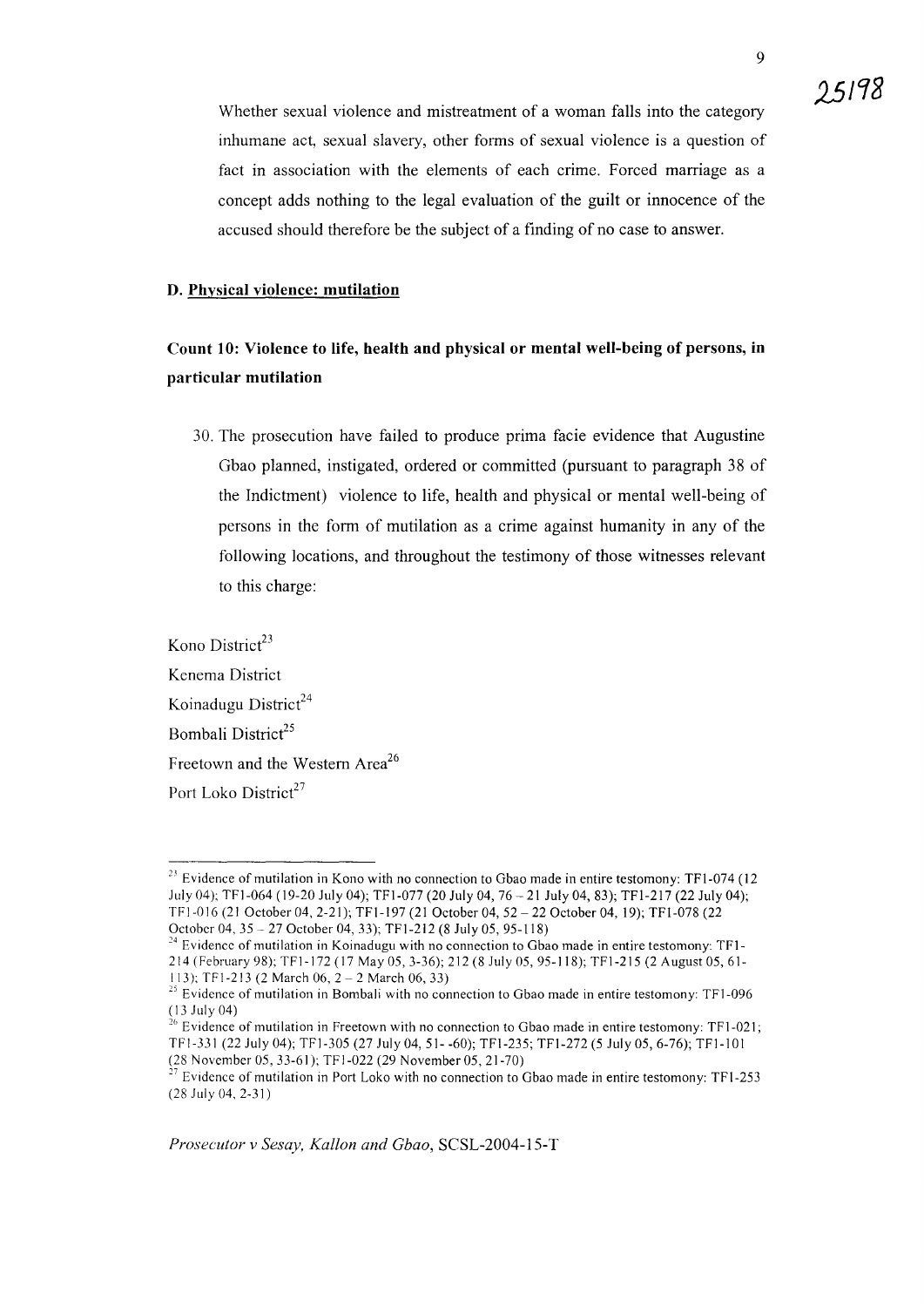**251Cf7**

## **Count 14: Pillage in violation of Article 3 Common to the Geneva Conventions and of Additional Protocol II**

- 31. The prosecution have failed to produce prima facie evidence that Augustine Gbao planned, instigated, ordered or committed (pursuant to paragraph 38 of the Indictment) pillage.
- 32. Pillaging occurs where the perpetrator appropriate property by consent of the owner for private or personal use in the context of and associated with an armed conflict not of an international character. In order to constitute a war crime the conduct must also constitute a serious act of pillaging.
- 33. It is submitted that there is no act of pillaging under this definition attributable to Gbao in any part of Sierra Leone, nor any indication that he knew of or had control over others who perpetrated such acts, or that he failed to take any steps against those he did have control over and discovered committing such acts.

**ACCORDINGLY,** it is requested that the Chamber find no case to answer and acquit Gbao on the following counts:

- 1. Count 3: Extermination
- 2. Count 10: Physical violence mutilation
- 3. Count 14: Pillage

**FURTHER,** it is requested that the Chamber find no case to answer with respect to:

1. Murder with respect to the geographical areas of Bo District, Kenema District, Kono District, Koinadugu District, Bombali District, Freetown and the Western Area, and Port Loko District

*Prosecutor* v *Sesay, Kallon and Gbao,* SCSL-2004-15-T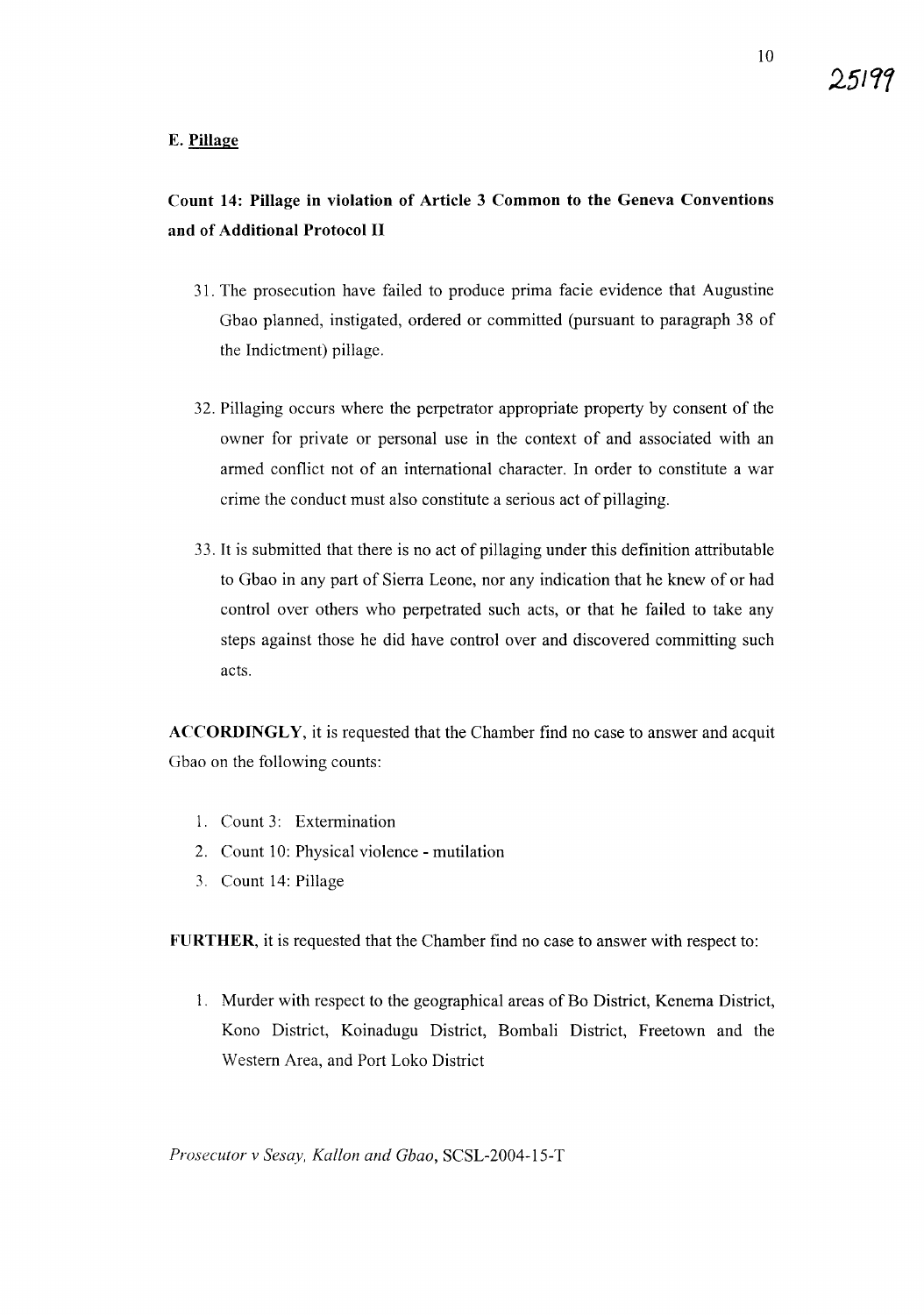- 2. Rape with respect to the geographical areas of Kono District, Koinadugu District, Bombali District, Freetown and the Western Area, and Port Loko District
- 3. Sexual slavery with respect to the geographical areas of Kono District, Koinadugu District, Bombali District, Freetown and the Western Area, and Port Loko District
- 4. Inhumane acts as a category of sexual violence respect to the geographical areas of Kono District, Koinadugu District, Bombali District, Freetown and the Western Area, and Port Loko District
- 5. Forced marriage
- 6. Outrages upon personal dignity as a category of sexual violence with respect to the geographical areas of Kono District, Koinadugu District, Bombali District, Freetown and the Western Area, and Port Loko District

 $\sim$ JOHN(CAMMEGH *it/l-* (~/A(/

Court appointed counsel for Augustine Gbao

 $\mathbf{I}$ 

25th September 2006, in preparation for oral argument on  $16<sup>th</sup>$  October 2006

*Prosecutor v Sesay, Kallon and Gbao,* SCSL-2004-15-T